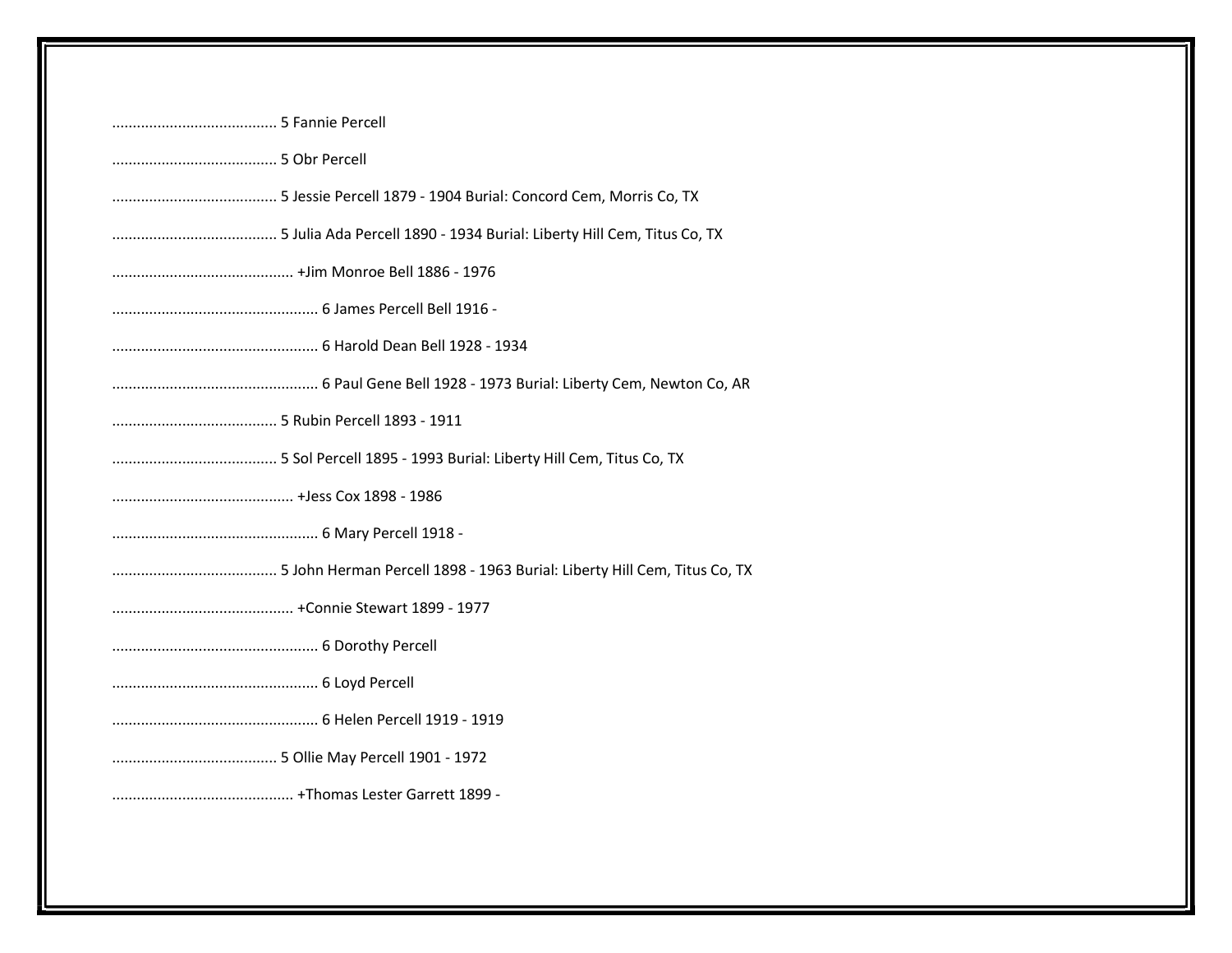| 4 Mary Jane Price 1866 - 1950                                                  |
|--------------------------------------------------------------------------------|
|                                                                                |
|                                                                                |
|                                                                                |
|                                                                                |
| +Alfred David Lunsford 1867 - 1937 Burial: 1937 Center Grove Cem, Titus Co, TX |
|                                                                                |
|                                                                                |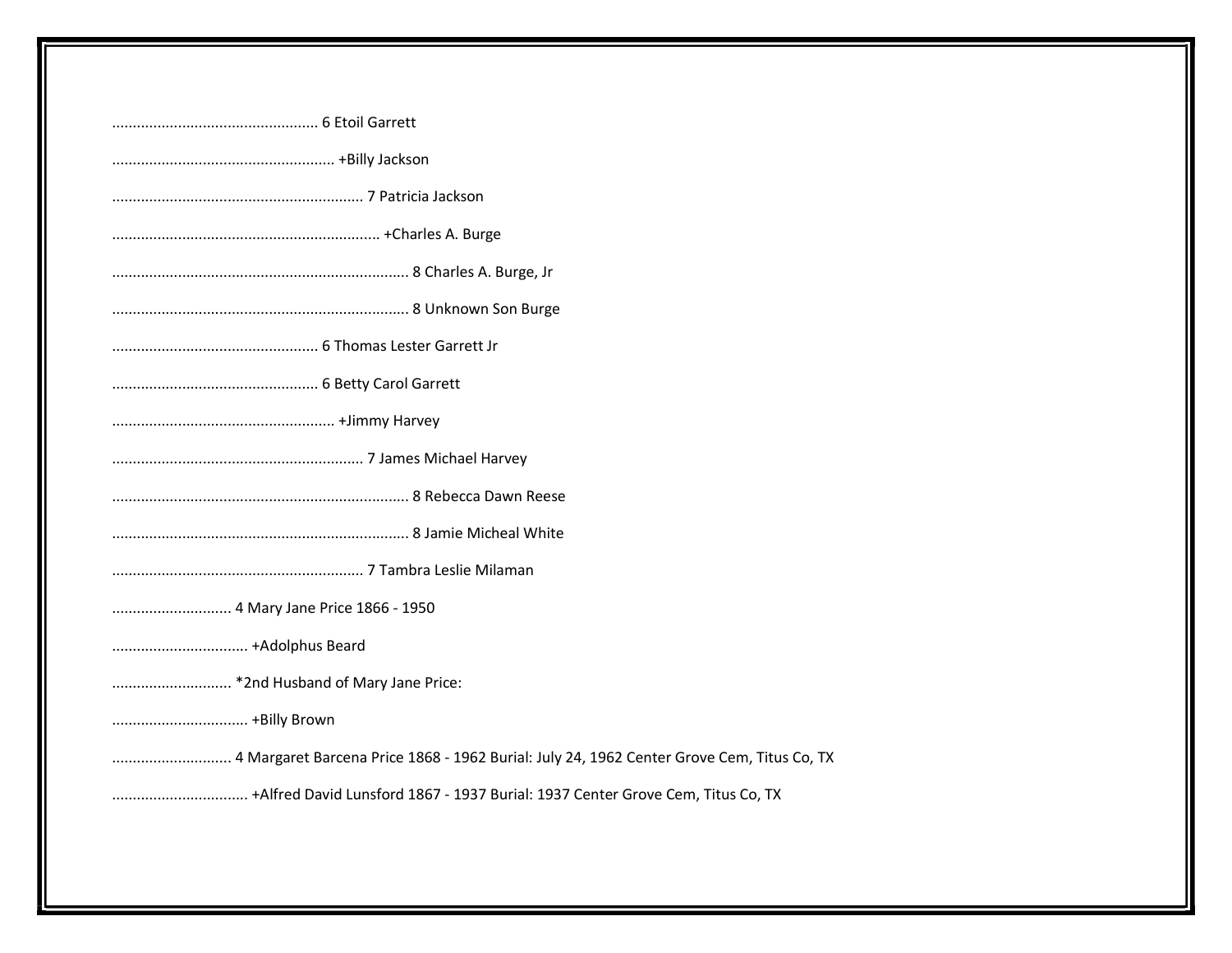| Eaymond Leland Camp 1911 - 1991 Burial: Daingerfield City Cemetery - + Raymond Leland Camp 1911 - 1991 Burial: Daingerfield City Cemetery |
|-------------------------------------------------------------------------------------------------------------------------------------------|
|                                                                                                                                           |
|                                                                                                                                           |
|                                                                                                                                           |
|                                                                                                                                           |
|                                                                                                                                           |
|                                                                                                                                           |
|                                                                                                                                           |
|                                                                                                                                           |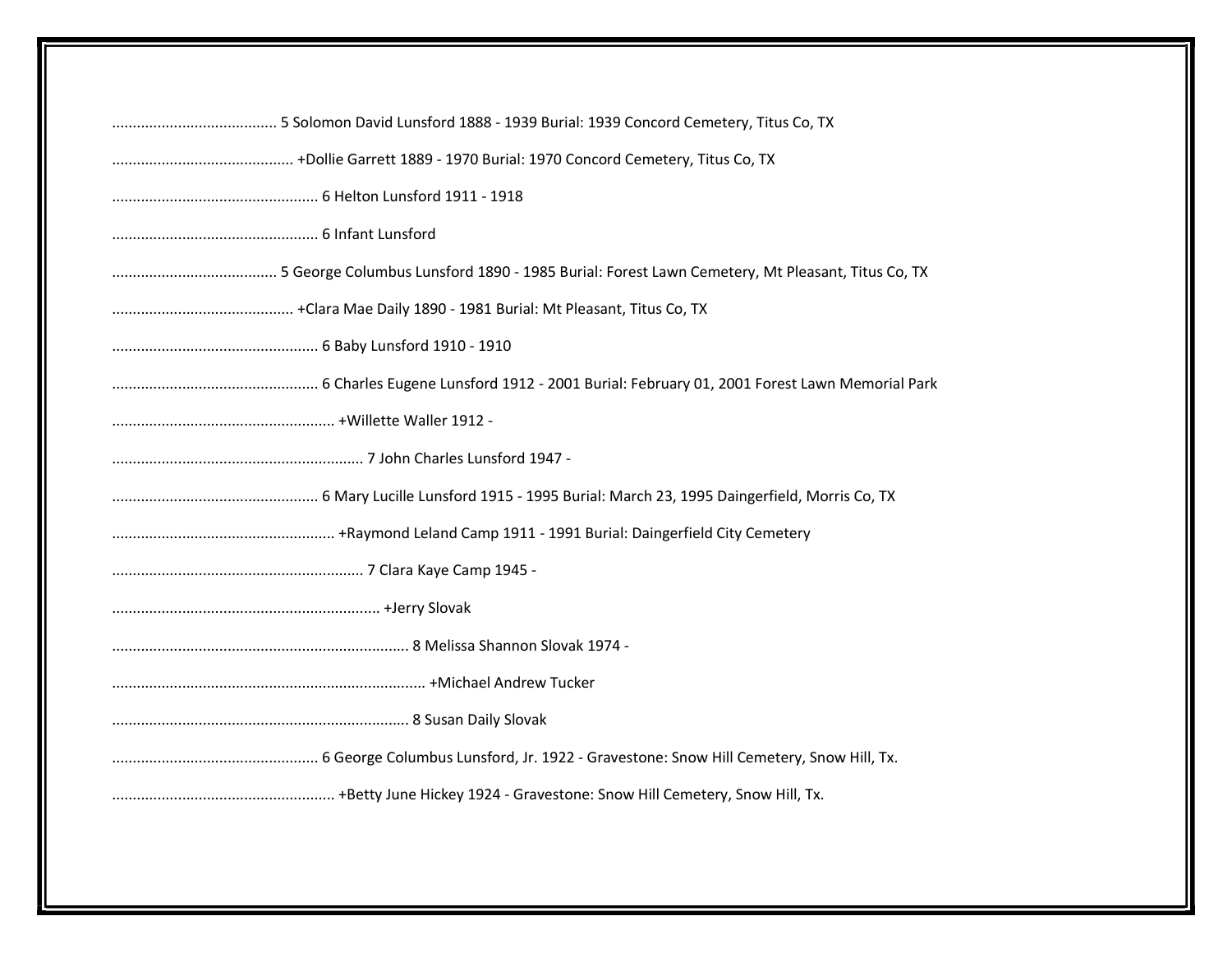| 5 William Allen Lunsford 1894 - 1973 Burial: Gilmer, Upshur Co, TX |
|--------------------------------------------------------------------|
|                                                                    |
|                                                                    |
|                                                                    |
|                                                                    |
|                                                                    |
|                                                                    |